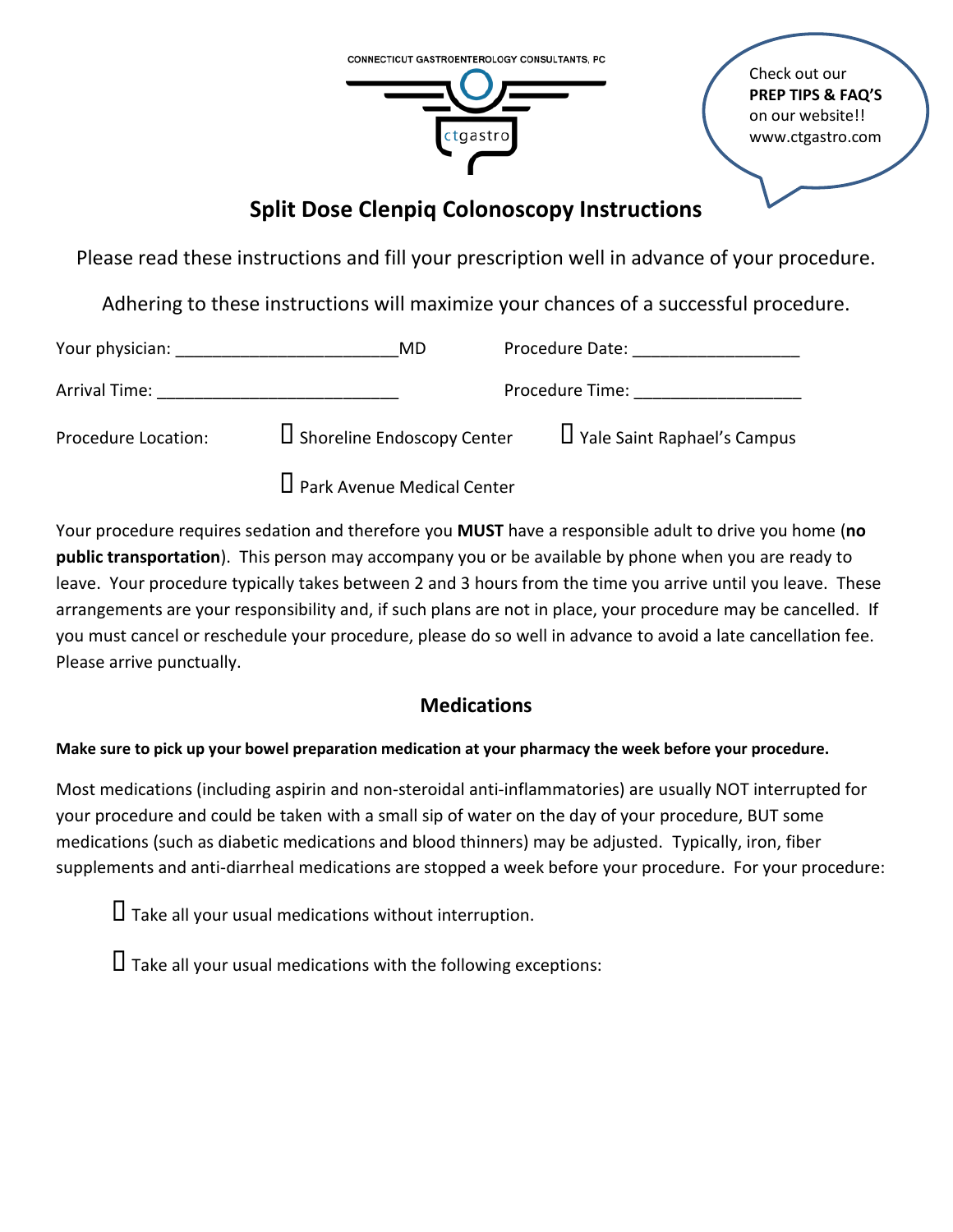### **Clenpiq Bowel Prep Instructions**

Removing the contents of the colon is essential for a successful colonoscopy. If your bowel is not adequately cleansed, your exam may be limited and abnormalities may be missed; your procedure could be prolonged; or your exam may be repeated / rescheduled.

### **THE DAY BEFORE your colonoscopy:**

**THE DAY BEFORE** your colonoscopy you cannot eat any solid food. You can drink plenty of clear liquids (a clear liquid is any liquid that you can see through) throughout the day. The more you drink, the better you will feel and the better your bowel preparation will be.

**Clear liquids** examples include water, black coffee (no milk), tea (no milk), clear broth/bouillon, soda, fruit juice (without pulp), sports drinks such as Gatorade, PowerAde, italian ice and jello. (**NO red jello or red liquids**). Milk and other dairy products or substitutes are NOT allowed. NO alcoholic beverages.

# **THE EVENING BEFORE your colonoscopy:**

At **6PM,** drink the first bottle of the Clenpiq. Then drink a total of 5 cups (8 oz each) of water for a total of 40 oz. of water.

**6 hours before your colonoscopy (at \_\_\_\_\_AM),** drink the second bottle of the Clenpiq.Then drink 4 cups (8 oz each) of water for a total of 32 oz. of water. **You must finish this second dose of the preparation at least 4 hours before your colonoscopy.** 

If you are having trouble with the taste of the bowel prep solution, you can flavor it with tea bags, sugar, honey or lemon. Some find it helpful to add ice and drink it through a straw.

### **\*\*\*\*\*\*\*\*NOTHING BY MOUTH 4 HOURS BEFORE YOUR PROCEDURE\*\*\*\*\*\*\*\***

After taking the laxative prep, you will have diarrhea. In general, stay well hydrated - this will help you feel well and improve the quality of your prep. Rarely, patients experience abdominal cramps, bloating, discomfort or nausea and if this occurs, give yourself a short break of about 30 minutes. These symptoms typically improve with time or with bowel movements.

**\_\_\_\_\_\_\_\_\_\_\_\_\_\_\_\_\_\_\_\_\_\_\_\_\_\_\_\_\_\_\_\_\_\_\_\_\_\_\_\_\_\_\_\_\_\_\_\_\_\_\_\_\_\_\_\_\_\_\_\_\_\_\_\_\_\_\_\_\_\_\_\_\_\_\_\_\_\_\_\_\_\_\_\_\_\_\_\_\_\_**

# **Please call with any questions, concerns or symptoms (203) 777-0304.**

### **PLEASE FOLLOW OUR INSTRUCTIONS! DO NOT FOLLOW THE INSTRUCTIONS IN THE BOX!**